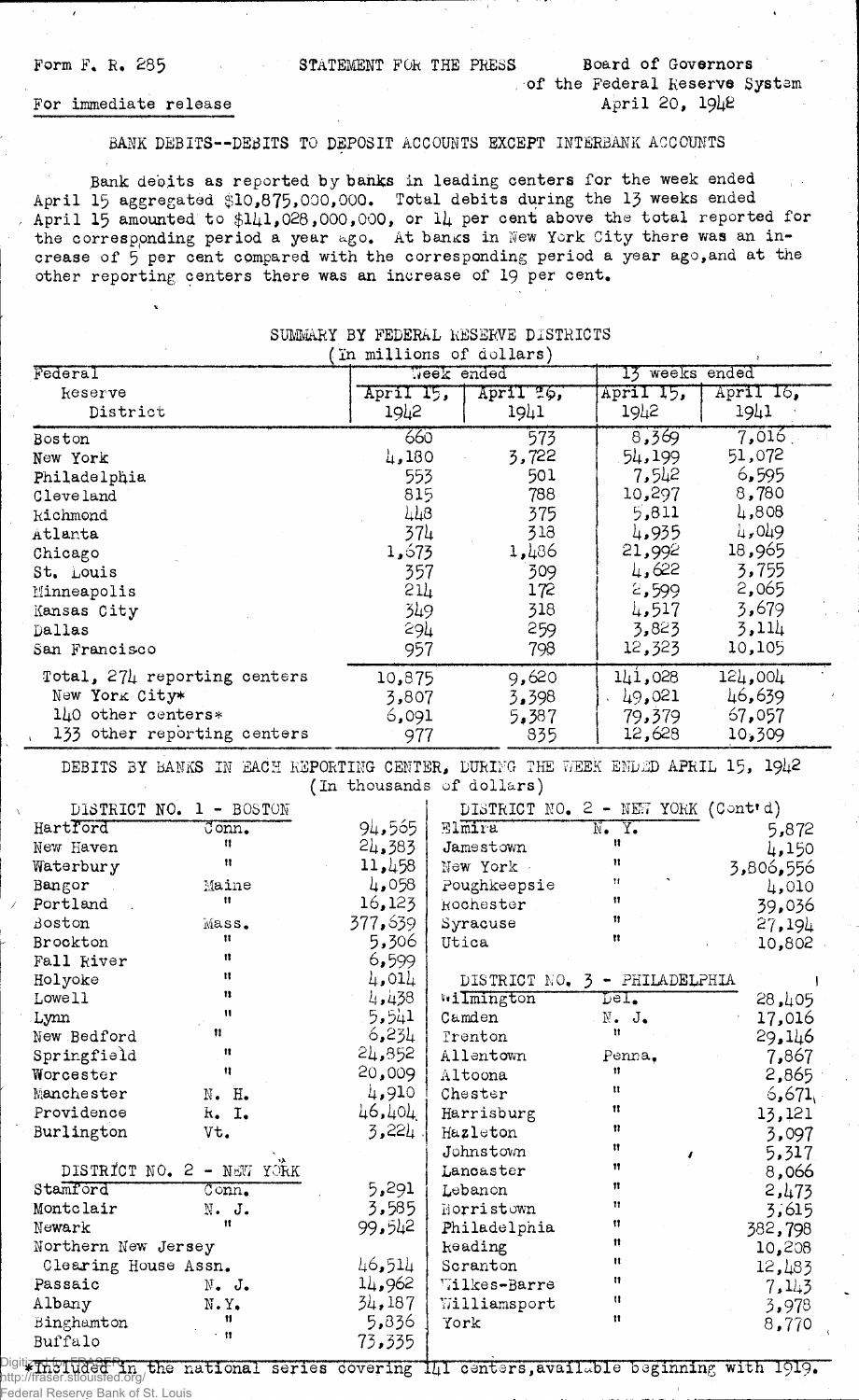Form F. R. 285-a

DEBITS BY BANKS IN EACH REPORTING CENTER, DURING THE BEEK ENDED APRIL 15,1942

|                | - CLEVELAND                                                         |                | DISTRICT NO, 6 - ATLANTA (Cont'd) |                          |          |
|----------------|---------------------------------------------------------------------|----------------|-----------------------------------|--------------------------|----------|
| DISTRICT NO. 4 |                                                                     | 4,701          | Albany                            | $Ga$ .                   | 1,903    |
| Lexington      | Ky.<br>Ohio                                                         | 27,998         | Atlanta                           | 11                       | 68,926   |
| Akron          | Ħ                                                                   | 14,340         | Augusta                           | n                        | 8,548    |
| Canton         | Ħ                                                                   | 108,712        | Brunswick                         | Ħ                        | 971      |
| Cincinnati     | Ħ                                                                   | 212,888        | Columbus                          | Ħ                        | 7,319    |
| Cleveland      | Ħ                                                                   | 78,645         | Elberton                          | n                        | $\mu$ 08 |
| Columbus       | n                                                                   | 27,999         | Macon                             | П                        | 7,096    |
| Dayton         | Ħ                                                                   | 4,280          | Newnan                            | Ħ                        | 819      |
| Hamilton       | u                                                                   | 4,729          | Savannah                          | 11                       | 9,728    |
| Lima           | Ħ                                                                   |                | Valdosta                          | Ħ                        | 1,326    |
| Lorain         | 11                                                                  | 1,756          | New Orleans                       | La.                      | 69,056   |
| Middletown     | Ħ                                                                   | 4,051<br>5,368 | Hattiesburg                       | miss.                    | 2,795    |
| Springfield    | 11                                                                  |                |                                   | 11                       | 9,697    |
| Steubenville   | Ħ                                                                   | 2,948          | Jackson                           | Ħ                        | 3,916    |
| Toledo         | Ħ                                                                   | 47,885         | meridian                          | Ħ                        | 2,259    |
| Warren         |                                                                     | 87,ن5          | Vicksburg                         | Tenn.                    | 17,159   |
| Youngstown     | Ħ                                                                   | 16,557         | Chattanooga                       | Ħ                        | 10,012   |
| Zanesville     | n                                                                   | 2,607          | Knoxville                         | Ħ                        | 28,386   |
| Butler         | Pa.                                                                 | 3,027          | Nashville                         |                          |          |
| Erie           | n                                                                   | 10,761         |                                   |                          |          |
| Franklin       | 11                                                                  | 1,029          | DISTRICT NO.                      | - CHICAGO<br>$7^{\circ}$ |          |
| Greensburg     | $\mathbf{H}$                                                        | 2,504          | Aurora                            | III.<br>Ħ                | 3,997    |
| Homestead      | Ħ                                                                   | 997            | Bloomington                       | n                        | 3,875    |
| Oil City       | Ħ                                                                   | 2,566          | Champaign-Urbana                  | n                        | 3,748    |
| Pittsburgh     | $\ddot{\mathbf{t}}$                                                 | 215,827        | Chicago                           | Ħ                        | 909,516  |
| Wheeling       | $\overline{v}$ . Va.                                                | 7,372          | Danville                          | Ħ                        | 2,951    |
|                |                                                                     |                | Decatur                           | Ħ                        | 6,283    |
| DISTRICT NO. 5 | - RICHMOND                                                          |                | Llgin                             | n                        | 2,533    |
| Washington     | $\overline{\mathbb{D} \bullet^+}$ $\overline{\mathbb{C} \bullet^+}$ | 104,224        | Moline                            | Ħ                        | 3,473    |
| Baltimore      | Lid.                                                                | 123,305        | Peoria                            | $\mathbf{H}$             | 18,240   |
| Cumberland     | Ħ                                                                   | 2,493          | Rockford                          |                          | 11,162   |
| Hagerstown     | Ħ                                                                   | 3,602          | Springfield                       | Ħ                        | 6,955    |
| Asheville      | N.<br>$\mathbb{C}$ .                                                | 3,657          | Fort Wayne                        | Ind.                     | 11,551   |
| Charlotte      | Ħ                                                                   | 25,631         | Gary                              | n                        | 44ء5     |
| <b>Lurham</b>  | $\mathbf{H}$                                                        | 7,966          | Hammond                           | Ħ                        | 3,007    |
| Greensboro     | 11                                                                  | 5,756          | Indianapolis                      | Ħ                        | 69,449   |
| Raleigh        | Ч                                                                   | 15,184         | South Bend                        | 11                       | 14,518   |
| Wilmington     | ij                                                                  | 448ء5          | Terre Haute                       | Ħ                        | 7,331    |
| Winston-Salem  | Ħ                                                                   | 12,130         | Cedar Rapids                      | Iowa                     | 7,460    |
| Charleston     | $S1$ $C2$                                                           | 6,719          | Clinton                           | 11                       | 2,225    |
| Columbia       | $\mathbf{H}$                                                        | 8,646          | Lavenport                         | 11                       | 6,483    |
| Greenville     | $^{\dagger}$                                                        | 8,508          | Des Moines                        | 11                       | 26,638   |
| Spartanburg    | Ħ                                                                   | 4.017          | Dubuque                           | Ħ                        | 2,820    |
| Danville       | Va.                                                                 | 2,763          | Mason City                        | Ħ                        | 2,980    |
| Lynchburg      | n                                                                   | 4,412          | Muscatine                         | $\mathbf{H}$             | 1,026    |
| Newport News   | Ħ                                                                   | 2,879          | Sioux City                        | 11                       | 13,277   |
| Nerfolk        | Ħ                                                                   | 20,326         | Waterloo                          | 11                       | 6,829    |
| Portsmouth     | n                                                                   | 2,263          | Adrian                            | Mich.                    | 1,288    |
| Eichmond       | Ħ                                                                   | 50,462         | Battle Creek                      | 11                       | 4,638    |
| Icanoke        | Ħ                                                                   | 7,204          | Bay City                          | Ħ                        | 4,569    |
| Charleston     | Va.<br>ÿ.                                                           | 14,931         | Detroit                           | $\mathbf{H}$             | 351,675  |
| Huntington     | Ħ                                                                   | 5,315          | Flint                             | n                        | 8,049    |
|                |                                                                     |                | Grand Rapids                      | Ħ                        | 16,656   |
|                | DISTRICT NO. 6 - ATIANTA                                            |                | Jackson                           | Ħ                        | 5.490    |
| Birmingham     | Ala.                                                                | 35,348         | Kalamazoo                         | $\mathbf{u}$             | 7,127    |
| Dothan         | n                                                                   | 1,761          | Lansing                           | Ħ.                       | 7,840    |
| Mobile         | Ħ                                                                   | 23,140         | Saginaw                           | Ħ.                       | 6,201    |
| Montgomery     | Ħ                                                                   | 6,806          | Green Bay                         | mis.                     | 5,058    |
| Jacksonville   | Fla,                                                                | 26,018         | Manitowoc                         | Ħ                        | 2,354    |
| Miami          | Ħ                                                                   | 15,865'        | Milwaukee                         | Ħ                        | 88,978   |
| Pensacola      | 11                                                                  | 3,575          | Oshkosh                           | Ħ                        | 2,747    |
| Tampa          | Ħ                                                                   | 10,788         | Sheboygan                         | Ħ                        | 6,325    |
|                |                                                                     |                |                                   |                          |          |

Digitized for FRASER<br>http://fraser.stlouisfed.org/<br>Federal Reserve Bank of St. Louis